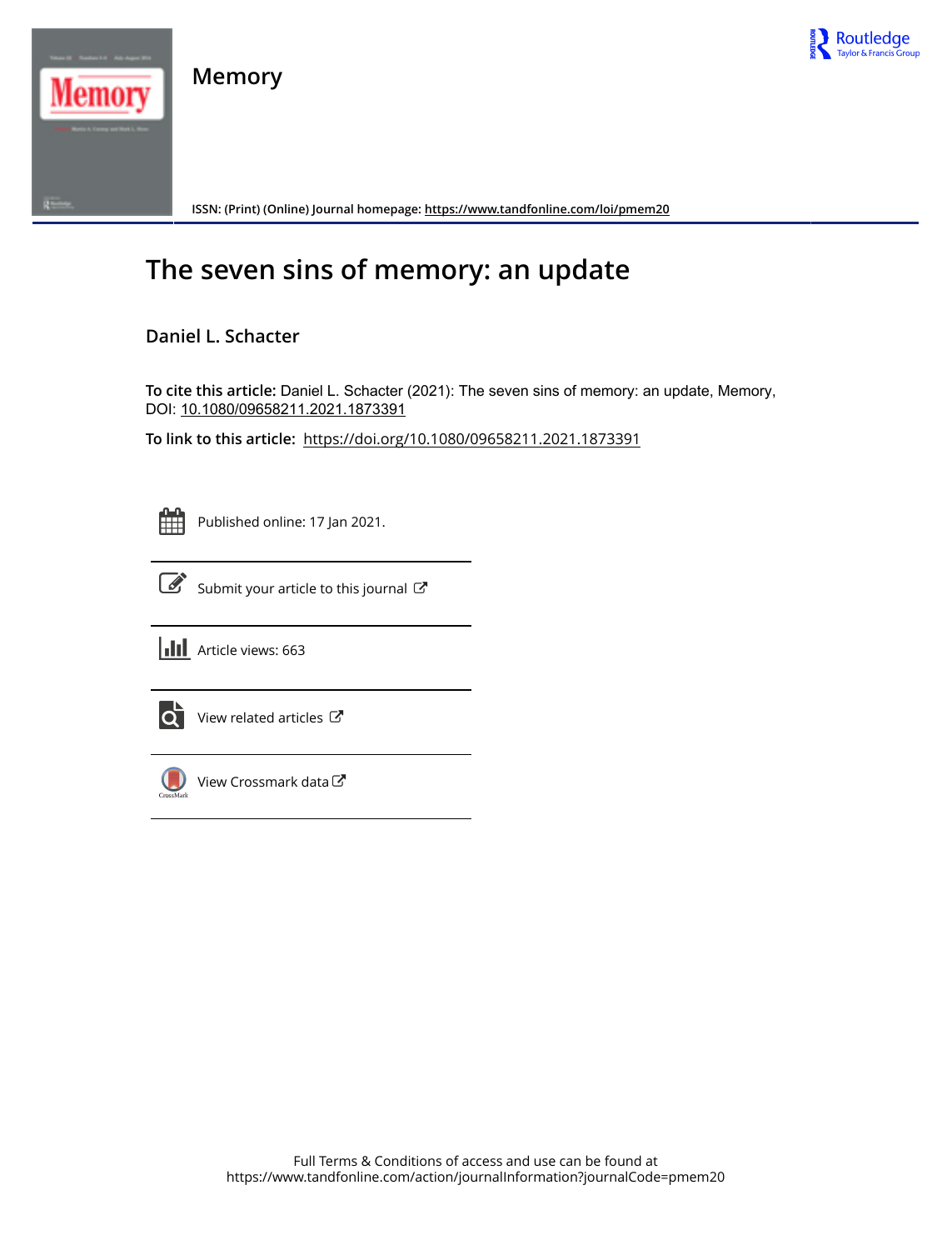#### REVIEW ARTICLE

# The seven sins of memory: an update

Daniel L. Schacter <sup>®</sup>

Department of Psychology, Harvard University, Cambridge, MA, USA

#### ABSTRACT

Memory serves critical functions in everyday life, but it is also vulnerable to error and illusion. Two decades ago, I proposed that memory errors could be classified into seven basic categories or "sins": transience, absent-mindedness, blocking, misattribution, suggestibility, bias, and persistence. I argued that each of the seven sins provides important insights concerning the fundamentally constructive nature of human memory, while at the same time reflecting its adaptive features. In this article I briefly summarise some key developments during the past two decades that have increased our understanding of the nature, consequences, and adaptive functions of the memory sins.



Check for updates

ARTICLE HISTORY Received 28 September 2020

Accepted 3 January 2021

**KEYWORDS** Constructive memory; memory errors; misattribution; suggestibility; adaptive functions

<span id="page-1-5"></span><span id="page-1-0"></span>Psychologists have long known that memory is subject to various forms of error and illusion. These observations played a key role in the emergence of the view that memory is fundamentally constructive rather than reproductive (Bartlett, [1932;](#page-5-0) Neisser, [1967\)](#page-6-0). But even by the end of the twentieth century, there were few systematic attempts to organise or classify the ways in which memory can go awry. To fill the gap, I argued (Schacter, [1999,](#page-6-1) [2001](#page-6-2)) that memory's misdeeds could be classified into seven basic categories or "sins". Three "sins of omission" refer to different kinds of forgetting: transience (decreasing accessibility of information over time), absent-mindedness (breakdown at the interface of attention and memory), and blocking (temporary inaccessibility of information that is stored in memory). Three "sins of commission" refer to different kinds of distortion: misattribution (attributing a memory or idea to the wrong source), suggestibility (implanted memories that result from suggestion or misinformation), and bias (retrospective distortions produced by current knowledge, beliefs, and feelings). The seventh sin, also one of commission, is persistence (intrusive or pathological remembering of events). Although each of the sins can wreak havoc in everyday life, a key idea in the seven sins framework is that rather than reflecting fatal flaws in the architecture of memory, the sins are more usefully conceived as consequences of processes that contribute importantly to the adaptive functioning of memory in everyday life (Schacter, [2001,](#page-6-2) Chapter 8).

<span id="page-1-6"></span>Two decades have now passed since the original proposal of the seven sins of memory, and during that time there has been much progress in documenting their causes and consequences. I recently completed a revision of the 2001

<span id="page-1-7"></span>edition of The Seven Sins of Memory that discusses noteworthy new developments related to each sin (Schacter, [in press\)](#page-6-3). In this article, I will briefly summarise a few of these developments regarding the six forgetting and distortion-related sins that speak most directly to the reliability of human memory, and also consider the current status of an adaptive perspective on the memory sins.

# The seven sins of memory: some new and noteworthy developments

#### **Transience**

<span id="page-1-4"></span><span id="page-1-3"></span><span id="page-1-2"></span><span id="page-1-1"></span>The observation that memory performance typically declines over time famously dates to the beginning of the experimental investigation of memory pioneered by Ebbinghaus ([1885/1964](#page-5-1)). It is therefore perhaps ironic that one of the more intriguing observations concerning transience during the past two decades concerns evidence for "anti-transience": individual differences and experimental manipulations that selectively mitigate forgetting over time. The individual differences evidence comes from observations of individuals identified in studies by McGaugh and colleagues who have come to be known by the term Highly Superior Autobiographical Memory (HSAM; LePort et al., [2012](#page-5-2)). Beginning with a case study of a woman with a remarkable ability to recall her specific past personal experiences (Parker et al., [2006](#page-6-4)), and extending to larger groups of similar individuals (e.g., Patihis et al., [2013](#page-6-5); Santangelo et al., [2018\)](#page-6-6), research concerning HSAM has begun to unravel some of the cognitive and neural features that characterise these

© 2021 Informa UK Limited, trading as Taylor & Francis Group CONTACT Daniel L. Schacter als@wjh.harvard.edu Department of Psychology, Harvard University, Cambridge, 02138, MA, USA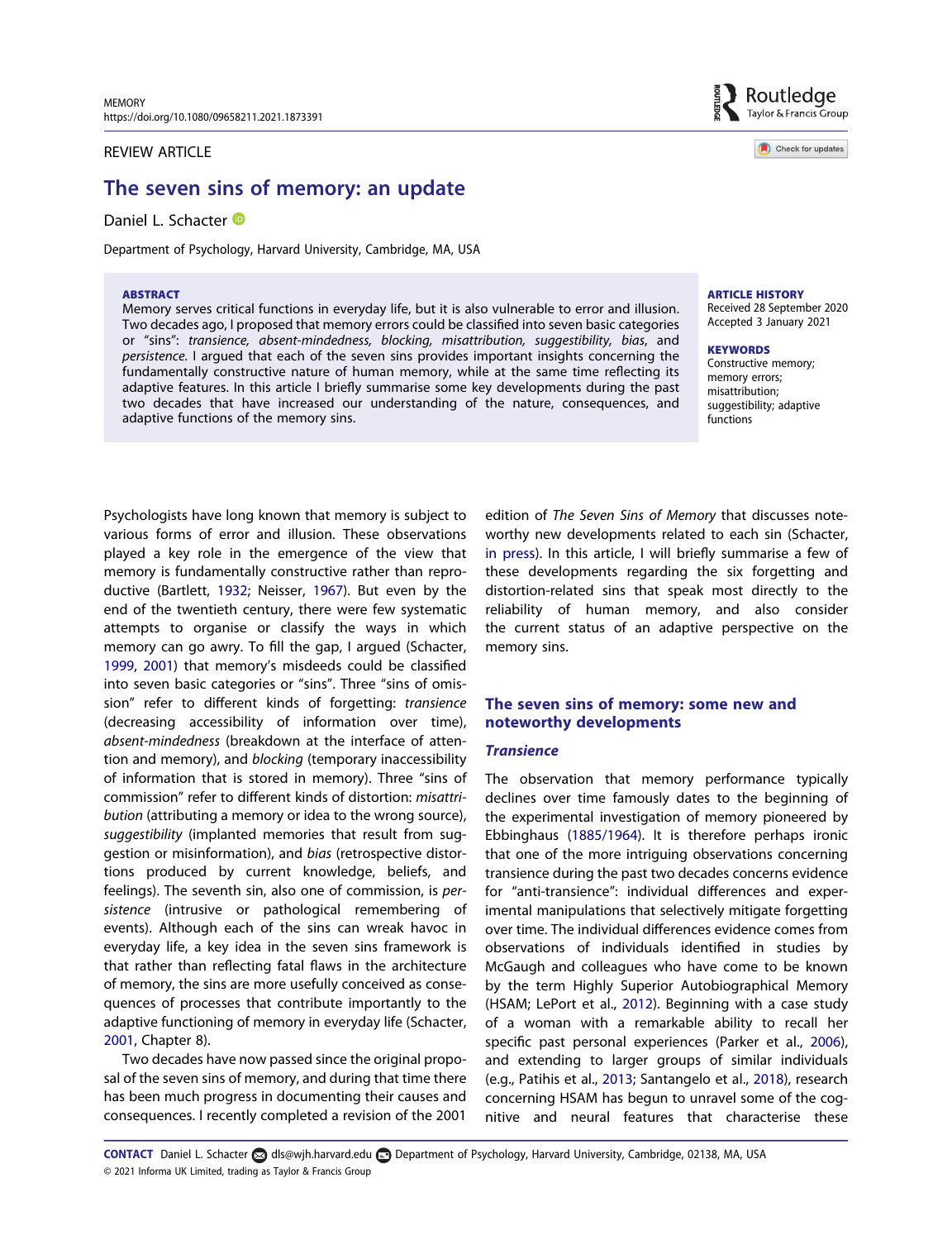individuals' exceptional abilities to recall personal experiences.

<span id="page-2-8"></span><span id="page-2-4"></span>Most relevant to the present discussion, LePort et al. [\(2016\)](#page-5-3) studied 30 HSAM individuals and found that they did not recall any more details than non-HSAM controls about personal events that had occurred a day or a week earlier. By contrast, the HSAM group did recall significantly more details about personal events that had occurred a month, a year, and 10 years earlier, thus indicating reduced forgetting over time. In a separate line of research, studies on the benefits of retrieval practice (also known as the testing effect) have shown a similar kind of anti-transience: In research on story recall, Roediger and Karpicke [\(2006\)](#page-6-7) showed that compared with restudying, retrieval practice/testing did not benefit recall after a 5-minute delay, but did significantly boost recall relative to re-study after delays of 2 days and 1 week. These observations concerning HSAM and retrieval practice are probably not unrelated: HSAM individuals are known to repeatedly retrieve their past personal experiences, and this self-initiated form of retrieval practice is likely part of the explanation for their reduced transience at long delays. At the same time, these findings highlight the pervasiveness of transience in normal forgetting that is not mitigated by an unusual condition such as HSAM or a specific technique such as retrieval practice.

#### Absent-mindedness

A characteristic of absent-minded forgetting I emphasised in the first edition of The Seven Sins of Memory (Schacter, [2001\)](#page-6-2) emerged from everyday examples and experimental research showing that when a person's task is to remember to carry out a specific action at a specific time in the future, if retrieval cues are not available at the moment the action needs to be carried out, and attention is not focused on the task goal, absent-minded forgetting can be severe (e.g., Vortac et al., [1995\)](#page-6-8).

<span id="page-2-14"></span><span id="page-2-13"></span>However, neither the prospective memory research nor everyday examples I cited presaged a phenomenon that was little known prior to 2001 but has become all too familiar since: parents who forget that their infant is in a car seat in the back of a hot car, often resulting in the death of the child. Such cases regularly appear each summer, and typically involve a "perfect storm" of circumstances that support catastrophic absent-minded forgetting: a change in routine, absorption with pressing concerns unrelated to the child, reliance on automatic behaviour, and an absence of retrieval cues at the moment they are needed. As Weingarten ([2009](#page-6-9)) pointed out in his compelling discussion of these cases, they began to increase after experts recommended moving infant car seats to the rear of the car in order to avoid dangers posed to young children by front seat airbags: "If few foresaw the tragic consequence of the lessened visibility of the child ... well, who can blame them? What kind of person forgets a baby?".

<span id="page-2-2"></span>We now know that almost anyone can exhibit such forgetting, including many highly functional and responsible parents. Fortunately, in recent years a variety of external cuing systems have been developed that provide the missing retrieval cue that is crucial to avoiding such tragedies (e.g., Baldwin, [2019](#page-5-4); for further discussion of hot car cases and cuing systems, see Schacter, [in press\)](#page-6-3). These horrific cases of cue-dependent absent-minded forgetting represent a costly vulnerability of human memory, and yet they reflect the same principles previously demonstrated in the laboratory and in less consequential everyday examples.

<span id="page-2-11"></span><span id="page-2-10"></span>Another important post-2001 development related to absent-minded forgetting concerns the phenomenon of mind wandering: when attention drifts away from the task at hand, and focuses instead on task-unrelated thoughts (for conceptual discussion of varieties of mind wandering, see Seli et al., [2018](#page-6-10)). Mind wandering, which emerged as a major topic of research in cognitive psychology and neuroscience during the first decade of the twenty-first century (e.g., Smallwood & Schooler, [2006](#page-6-11)), can operate as a source of divided attention that results in absent-minded forgetting of task-related information. This consequence of mind wandering has been examined in relation to educational settings, where studies of classroom and video-recorded lectures have demonstrated that mind wandering occurs frequently, and that more frequent mind wandering is associated with poorer retention of lecture material (e.g., Lindquist & McLean, [2011;](#page-5-5) Risko et al., [2012](#page-6-12); Szpunar, Khan, & Schacter, [2013](#page-6-13); for review, see Schacter & Szpunar, [2015\)](#page-6-14). Interpolating brief quizzes regarding lecture content in video-recorded lectures can reduce the frequency of mind wandering and enhance retention of lecture content (Szpunar et al., [2013;](#page-6-13) see Pan et al., [2020,](#page-6-15) for similar benefits from pretesting lecture content).

<span id="page-2-12"></span><span id="page-2-9"></span><span id="page-2-7"></span><span id="page-2-6"></span><span id="page-2-5"></span>Despite the negative educational consequences of mind wandering during lectures, and the tragic costs of forgetting young children in hot cars, it is encouraging that simple interventions can reduce both forms of absent-minded memory lapses.

#### **Blocking**

<span id="page-2-3"></span><span id="page-2-1"></span><span id="page-2-0"></span>By 2001, much research had been published on various forms of retrieval blocking, including tip-of-the tongue states (e.g., Burke et al., [1991\)](#page-5-6) and retrieval-induced forgetting (e.g., Anderson et al., [1994](#page-5-7)). But it was only during 2001 that a new kind of retrieval inhibition was introduced by Anderson and Greene's ([2001](#page-5-8)) seminal paper using the now well-known think/no-think paradigm to show that trying to suppress retrieval of the target word from a paired-associate ("no think" condition) produced a small but significant reduction in later recall of the target compared with both "think" words (i.e., target items recalled in response to the paired cue) and, critically, baseline items that were studied but not presented during the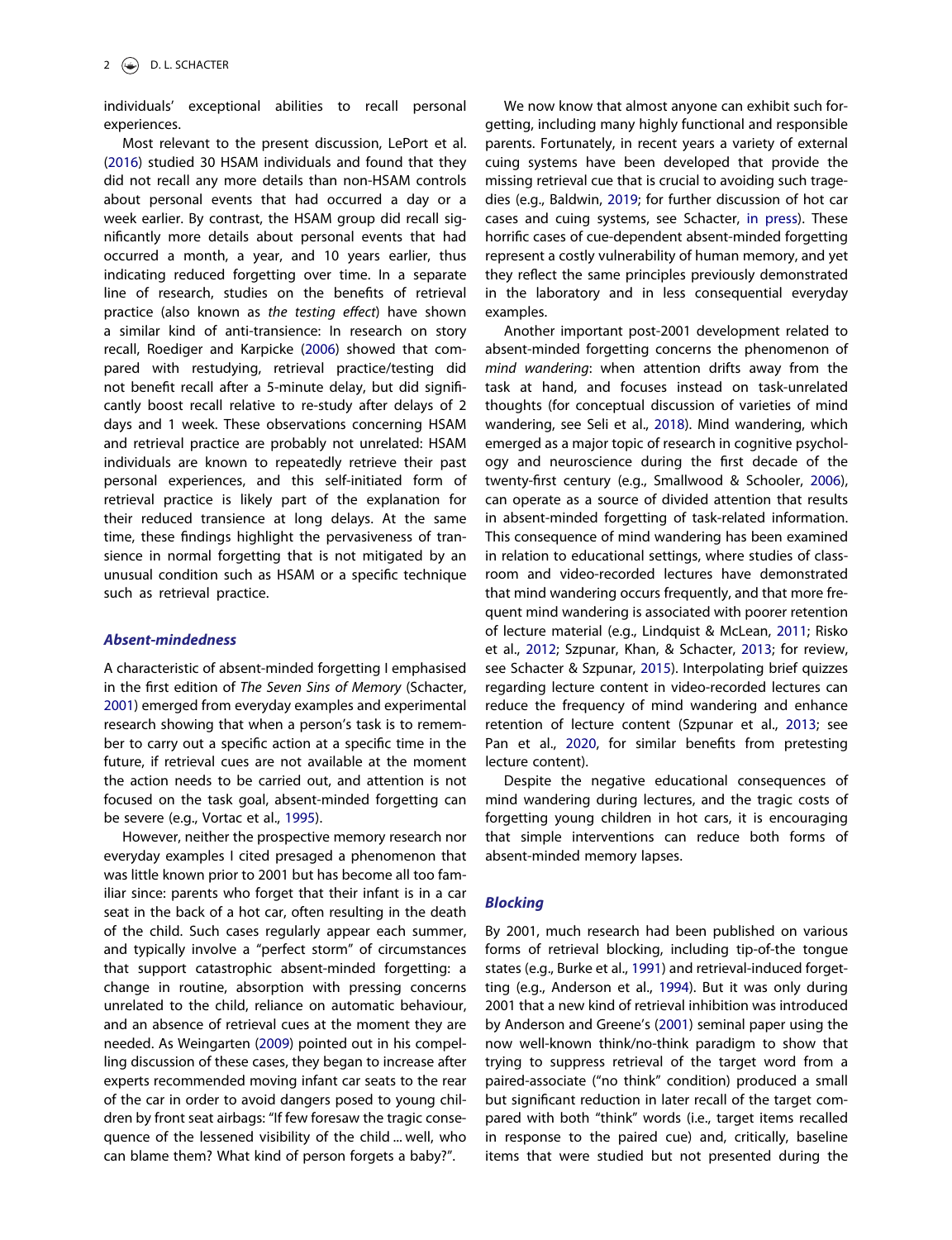<span id="page-3-3"></span>think/no think phase. The phenomenon engendered controversy because of some failures to replicate (e.g., Bulevich et al., [2006\)](#page-5-9), but subsequent meta-analyses have revealed evidence for a modest but significant impairment of recall of "suppress" items in the think-no think paradigm (Anderson & Huddleston, [2012;](#page-5-10) Stramaccia et al., [2020\)](#page-6-16).

<span id="page-3-11"></span><span id="page-3-2"></span><span id="page-3-1"></span>Importantly, the effect has proven robust enough to study with neuroimaging procedures that have provided new insights into its neural basis. For example, Anderson et al. [\(2004\)](#page-5-11) found that when people are trying to suppress a target item during the "no think" phase, (a) prefrontal regions associated with cognitive control showed increased activity, (b) the hippocampus, a brain region often linked to successful recollection, showed some evidence for decreased activity; and (c) these brain changes predicted the extent to which a specific item suffered from impaired recall that is attributable to retrieval inhibition. A more recent study (Schmitz et al., [2017](#page-6-17)) revealed a possible role for GABA, an inhibitory neurotransmitter, in modulating retrieval inhibition in the think-no think paradigm: there was a positive association between a higher resting concentration of GABA in the hippocampus and a greater ability to suppress "no think" items, and stronger coupling between the hippocampus and prefrontal cortex during attempted suppression. These and related findings provide new insights into the brain mechanisms that produce the kind of retrieval blocking elicited by the think/no think paradigm.

#### Misattribution

Misattribution can take various forms, including source memory confusion, false recall, and false recognition, which had all been studied extensively by 2001. By contrast, one of the most dramatic forms of misattribution, déjà vu, was still largely a clinical curiosity. That is no longer the case, however, as experimental studies have developed systematic methods to elicit and analyse déjà vu. For example, Cleary and colleagues developed novel virtual reality paradigms to show that déjà vu can result from structural similarity between a new, current visual configuration and a previously experienced one (Cleary et al., [2012\)](#page-5-12), which in turn can provide a basis for an illusory conviction that one knows what will happen next when navigating a virtual environment (Cleary & Claxton, [2018\)](#page-5-13). The development of systematic methods for eliciting déjà vu has even made it possible to study it using fMRI (Urquhart et al., [2018\)](#page-6-18). These kinds of studies are adding to our theoretical understanding of déjà vu and its implications for constructive views of memory (Aitken & O'Connor, [2020](#page-5-14)).

<span id="page-3-14"></span><span id="page-3-5"></span><span id="page-3-4"></span><span id="page-3-0"></span>More generally, fMRI studies of misattribution, especially false recognition, have increased dramatically during the past two decades. Early evidence discussed in Schacter [\(2001\)](#page-6-2) suggested that true recognition could be distinguished from false recognition based on increased activation in brain regions associated with sensory<span id="page-3-10"></span>perceptual processing, and numerous recent studies have delineated the conditions under which such sensory reactivation effects are and are not observed (Schacter et al., [in press](#page-6-19)). Importantly, such studies have also begun to identify brain regions consistently associated with false retrieval (for a meta-analysis, see Kurkela & Dennis, [2016\)](#page-5-15), thereby clarifying the basis of certain kinds of subjectively compelling but illusory memories.

#### <span id="page-3-7"></span>**Suggestibility**

<span id="page-3-9"></span><span id="page-3-8"></span>During the 1990s, psychologists developed experimental paradigms for inducing through suggestion what Loftus [\(2003\)](#page-6-20) later called "rich false memories" – detailed but inaccurate recollections of everyday experiences. By the end of the 1990s, studies using procedures based on Loftus and Pickrell's ([1995](#page-6-21)) "lost-in-the-mall" paradigm showed that suggestive procedures (e.g., visualisation, social influence) resulted in false memories of various kinds of everyday events for 20-30% of participants (e.g., Hyman & Pentland, [1996;](#page-5-16) Porter et al., [1999\)](#page-6-22).

<span id="page-3-6"></span>More recently, Shaw and Porter [\(2015\)](#page-6-23) reported that a potent suggestive procedure drawing on visualisation and social pressure induced 70% of their college student sample to develop a false memory of committing a crime as an adolescent, which greatly exceeded the proportion of false memories previously produced in similar paradigms. However, the interpretation of this striking result was questioned by Wade et al. [\(2018\)](#page-6-24), who identified problems with the criteria that Shaw and Porter used to classify a participant's report as a "false memory." Citing earlier work that distinguished between false memories and false beliefs, Wade et al. argued that most of the reports that Shaw and Porter classified as "false memories" are more appropriately characterised as "false beliefs", i.e., people accepted a suggestion as true and speculated about specifics of what might have happened, but did not report a subjective experience of remembering the event (for empirical and conceptual considerations regarding the relation between belief and recollection, see Scorboria et al., [2014](#page-6-25)). After re-scoring Shaw and Porter's results using criteria from previous studies that distinguish between false memories and false beliefs, they found that only about 25-30% of Shaw and Porter's participants falsely remembered committing a crime, in line with earlier results.

<span id="page-3-15"></span><span id="page-3-13"></span><span id="page-3-12"></span>Despite this important qualification, Shaw and Porter's [\(2015\)](#page-6-23) findings nonetheless provide a notable extension of previous work on suggestibility by showing that a combination of social coercion and imagination can lead a surprisingly high proportion of young adults to develop a false belief that they committed a crime. Wade et al.'s [\(2018\)](#page-6-24) observation that only a much smaller proportion develop full-blown false memories is important theoretically, but the high proportion of false beliefs in this study nonetheless highlights the vulnerability of memory reports to corruption from suggestive influence.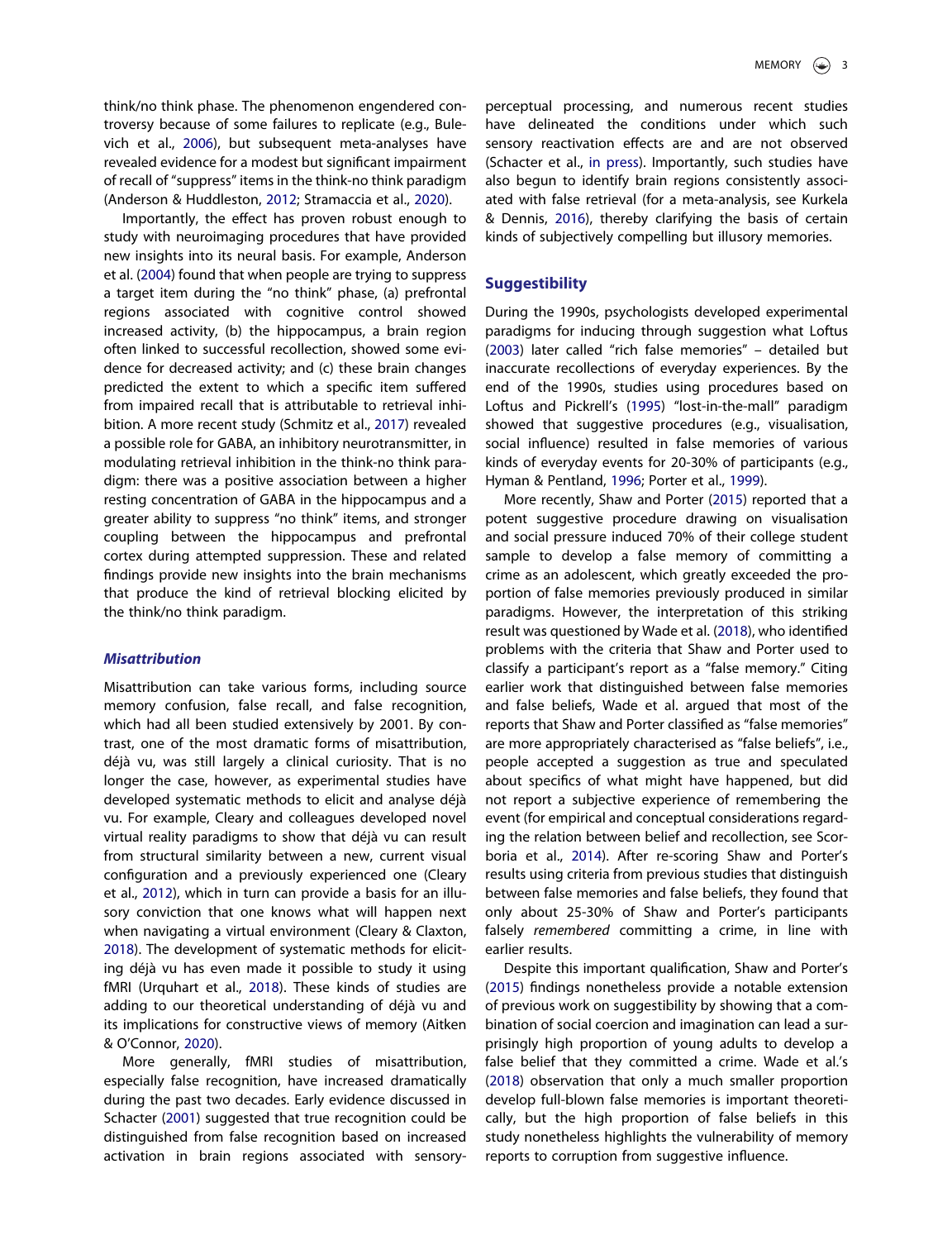#### **Bias**

<span id="page-4-12"></span><span id="page-4-7"></span>A common form of retrospective bias is known as consistency bias, where people rewrite the past to make it consistent with their current knowledge, beliefs, and feelings (e.g., Ross & Wilson, [1999](#page-6-26)). During the past decade, evidence has emerged linking consistency bias with false recollections in the domain of political cognition. For example, Frenda et al. ([2013](#page-5-17)) used an online survey to examine memory for three actual political events and five fabricated ones. They found that 27% claimed to remember seeing the fabricated events on the news (and about 50% claimed some type of memory for the fabricated event). Consistency biases influenced these false memories, with conservative participants especially likely to report false memories for fabricated events that depicted President Obama in a negative light, and liberal participants especially likely to report false memories for fabricated events that depicted President Bush in a negative light.

<span id="page-4-10"></span>More recently, Murphy et al. [\(2019\)](#page-6-27) reported related data in a study conducted just prior to the May 2018 referendum in Ireland concerning abortion rights. The eighth amendment to the constitution of Ireland guaranteed the unborn a right to life, resulting in extremely restrictive abortion laws. The "yes" side voted to repeal the eighth amendment and won a landslide victory over the "no" side that voted to preserve it. The week before the election, Murphy and colleagues administered an online survey to over 3000 adults, most of whom indicated that they would be voting in the referendum. The survey included photos and headlines of four true and two fake new stories pertaining to both the "yes" and "no" campaigns. Critically, there were two versions of each of the fake news stories, one that reflected negatively on the "yes" side and another that reflected negatively on the "no" side.

Participants were asked to choose among five options regarding their memory for the news stories: (1) I remember seeing/hear this; (2) I don't remember seeing/hearing this but I remember it happening; (3) I don't remember this but I believe it happened; (4) I remember this differently; (5) I don't remember this. False memories occurred frequently for the fake news stories: 48% of participants choose either option 1 or 2, and the percentage increased to 63% when option 3 (i.e., false belief) was included. There was also some evidence that consistency bias played a role: "yes" supporters were more likely than "no" supporters to falsely "remember" fake news involving a fabricated scandal about the "no" side, whereas "no" supporters showed the opposite pattern. These findings are not only relevant to current political divisions in the United States, where the nature and even existence of "truth" has become a partisan issue, but also highlight a novel role for consistency bias in shaping the emergence of false memories.

#### An adaptive perspective

As noted earlier, a key concept in the seven sins framework is that rather than reflecting fatal flaws in the architecture of memory, the sins can be viewed as consequences of adaptive features of memory that contribute to its usefulness in everyday life. In the initial articulation of this perspective (Schacter, [1999,](#page-6-1) [2001](#page-6-2)), I relied on functional and evolutionary analyses of memory, some developed in previous work on adaptive aspects of forgetting (e.g., Anderson & Milson, [1989;](#page-5-18) Anderson & Schooler, [1991;](#page-5-19) Bjork & Bjork, [1988\)](#page-5-20), to make the case for this approach to conceptualising the seven sins.

<span id="page-4-15"></span><span id="page-4-11"></span><span id="page-4-9"></span><span id="page-4-8"></span><span id="page-4-6"></span><span id="page-4-5"></span><span id="page-4-1"></span><span id="page-4-0"></span>However, whereas there was little experimental evidence to support this adaptive perspective in 2001, during the past two decades an increasingly impressive body of such evidence has emerged. Much of this evidence has been reviewed elsewhere and I refer the interested reader to those sources for in-depth discussion (Ditta & Storm, [2018](#page-5-21); Fawcett & Hulbert, [2020](#page-5-22); Howe, [2011](#page-5-23); Nørby, [2015](#page-6-28); Schacter, [in press](#page-6-3); Schacter et al., [2011;](#page-6-29) Schacter et al., [in press\)](#page-6-19). Recent evidence is particularly strong for misattribution errors, including findings that (a) false memories in the Deese-Roediger-McDermott false recognition paradigm (Roediger & McDermott, [1995\)](#page-6-30) can boost performance on subsequent tests of creative problem solving (Howe & Garner, [2018](#page-5-24)) and analogical reasoning (Howe et al., [2015](#page-5-25)); (b) source misattributions are increased when people make correct (vs. incorrect) associative inferences regarding overlapping features of related episodes (AB, BC) by retrieving and recombining elements of those episodes, including contextual features that are mistakenly combined (Carpenter & Schacter, [2017,](#page-5-26) [2018\)](#page-5-27); and (c) episodic simulation and retrieval processes that support the adaptive function of future thinking can also increase memory errors and biases (Devitt & Schacter, [2018,](#page-5-28) [2019;](#page-5-29) Dewhurst et al., [2016;](#page-5-30) Dewhurst et al., [2019;](#page-5-31) Thakral et al., [2019;](#page-6-31) for a theoretical analysis, see Schacter & Addis, [2007](#page-6-32), [2020](#page-6-33)).

# <span id="page-4-14"></span><span id="page-4-4"></span><span id="page-4-3"></span><span id="page-4-2"></span>Conclusion

<span id="page-4-13"></span>Overall, the picture of the memory sins painted during the past twenty years supports a constructive perspective on memory by providing new examples of the manifestations and consequences of each of the sins, as well as novel insights into the mechanisms that produce them. The emerging evidence on the benefits of the memory sins supports the view that they reflect the operation of adaptive constructive processes (Schacter, [2012](#page-6-34)), which play a functional role in memory but produce errors and distortions as a consequence of doing their adaptive jobs. A constructive memory is not always a reliable one, but it need not be a dysfunctional one either: the same processes that can undermine memory's reliability sometimes do so while contributing to the effective operation of a variety of mental functions.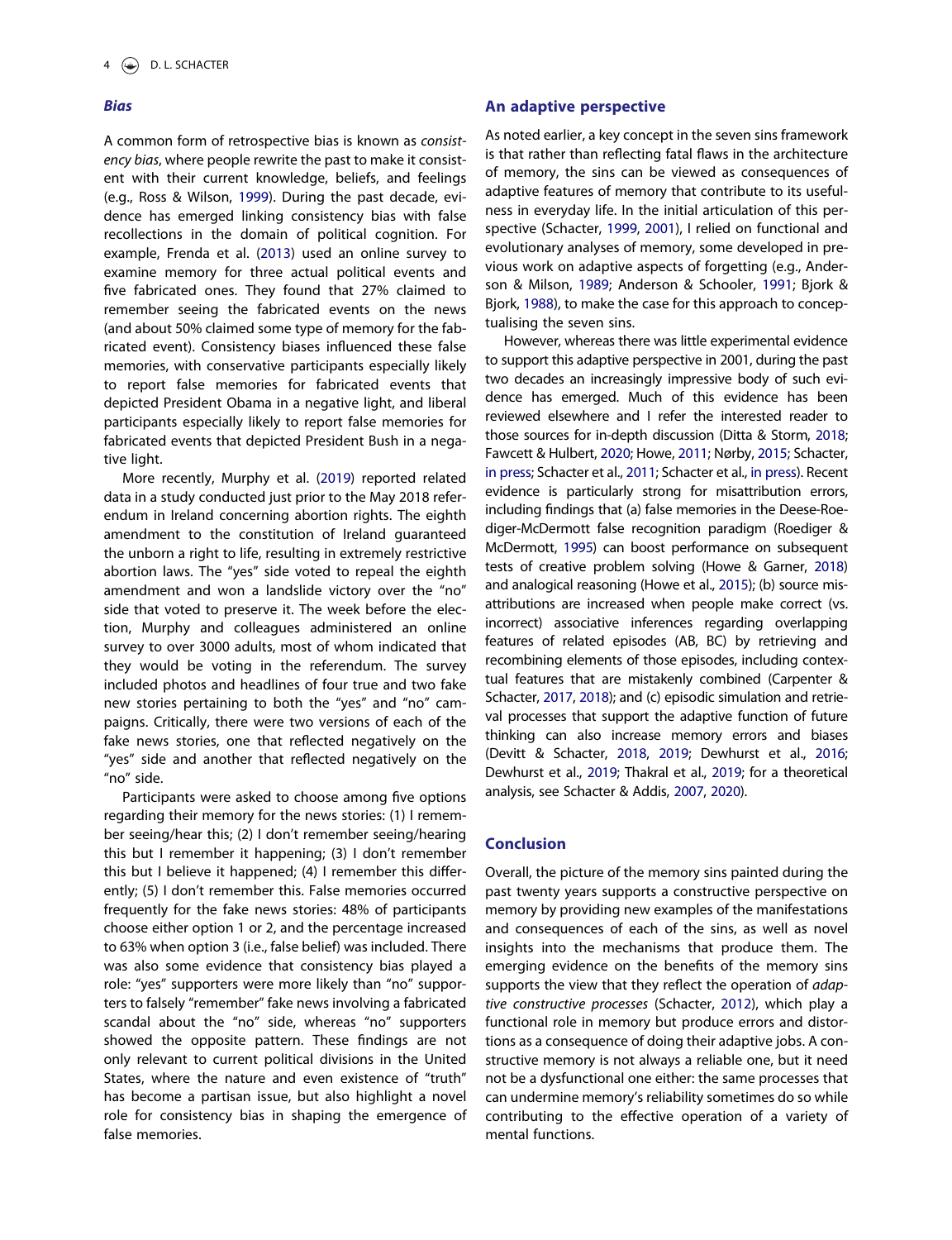## Disclosure statement

No potential conflict of interest was reported by the author(s).

## Funding

Preparation of this manuscript was supported by National Institute on Aging [grant number R01 AG008441] and National Institute of Mental Health [grant number RO1MH060941] to DLS. I thank Ethan Harris for assistance.

# ORCID

Daniel L. Schacter D <http://orcid.org/0000-0002-2460-6061>

#### References

- <span id="page-5-14"></span>Aitken, C. B. A., & O'Connor, A. R. ([2020\)](#page-3-0). Converging on an understanding of the déjà vu experience. In A. M. Cleary, & B. L. Schwartz (Eds.), Memory quirks: The study of odd phenomena in memory (pp. 288–305). Routledge.
- <span id="page-5-7"></span>Anderson, M. C., Bjork, R. A., & Bjork, E. L. [\(1994\)](#page-2-0). Remembering can cause forgetting: Retrieval dynamics in long-term memory. Journal of Experimental Psychology: Learning, Memory, and Cognition, 20(5), 1063–1087. [https://doi.org/10.1037/0278-7393.](https://doi.org/10.1037/0278-7393.20.5.1063) [20.5.1063](https://doi.org/10.1037/0278-7393.20.5.1063)
- <span id="page-5-8"></span>Anderson, M. C., & Greene, C. [\(2001](#page-2-1)). Suppressing unwanted memories by executive control. Nature, 410(6826), 366–369. [https://](https://doi.org/10.1038/35066572) [doi.org/10.1038/35066572](https://doi.org/10.1038/35066572)
- <span id="page-5-10"></span>Anderson, M. C., & Huddleston, E. [\(2012\)](#page-3-1). Toward a cognitive and biological model of motivated forgetting. In R. F. Belli (Ed.), True and false recovered memories: A reconciliation of the debate (pp. 53– 120). Springer.
- <span id="page-5-18"></span>Anderson, J. R., & Milson, R. ([1989](#page-4-0)). Human memory: An adaptive perspective. Psychological Review, 96(4), 703–719. [https://doi.org/10.](https://doi.org/10.1037/0033-295X.96.4.703) [1037/0033-295X.96.4.703](https://doi.org/10.1037/0033-295X.96.4.703)
- <span id="page-5-11"></span>Anderson, M. C., Ochsner, K. N., Kulh, B., Cooper, J., Gabrieli, S. W., Glover, G. H., & Gabrieli, J. D. E. [\(2004\)](#page-3-2). Neural systems underlying the suppression of unwanted memories. Science, 303(5655), 232– 235. <https://doi.org/10.1126/science.1089504>
- <span id="page-5-19"></span>Anderson, J. R., & Schooler, L. J. [\(1991\)](#page-4-0). Reflections of the environment in memory. Psychological Science, 2(6), 396–408. [https://doi.org/10.](https://doi.org/10.1111/j.1467-9280.1991.tb00174.x) [1111/j.1467-9280.1991.tb00174.x](https://doi.org/10.1111/j.1467-9280.1991.tb00174.x)
- <span id="page-5-4"></span>Baldwin, D. [\(2019,](#page-2-2) August 21). Life-saving car seat alarms that remind parents there's a baby in the back seat. [https://www.fatherly.com/](https://www.fatherly.com/gear/best-car-seat-alarms/) [gear/best-car-seat-alarms/](https://www.fatherly.com/gear/best-car-seat-alarms/).
- <span id="page-5-20"></span><span id="page-5-0"></span>Bartlett, F. C. [\(1932](#page-1-0)). Remembering. Cambridge University Press.
- Bjork, R. A., & Bjork, E. L. ([1988](#page-4-1)). On the adaptive aspects of retrieval failure in autobiographical memory. In M. M. Gruneberg, R. E. Morris, & R. N. Sykes (Eds.), Practical aspects of memory: Current research and issues, 1 (pp. 283–288). John Wiley.
- <span id="page-5-9"></span>Bulevich, J. B., Roediger, H. L., Balota, D. A., & Butler, A. C. [\(2006\)](#page-3-3). Failures to find suppression of episodic memories in the think/no think paradigm. Memory & Cognition, 34(8), 1569–1577. [https://](https://doi.org/10.3758/BF03195920) [doi.org/10.3758/BF03195920](https://doi.org/10.3758/BF03195920)
- <span id="page-5-6"></span>Burke, D., MacKay, D. G., Worthley, J. S., & Wade, E. ([1991](#page-2-3)). On the tip of the tongue: What causes word failure in young and older adults? Journal of Memory and Language, 30(5), 237–246. [https://doi.org/](https://doi.org/10.1016/0749-596X(91)90026-G) [10.1016/0749-596X\(91\)90026-G](https://doi.org/10.1016/0749-596X(91)90026-G)
- <span id="page-5-26"></span>Carpenter, A. C., & Schacter, D. L. [\(2017\)](#page-4-2). Flexible retrieval: When true inferences produce false memories. Journal of Experimental Psychology: Learning, Memory, and Cognition, 43(3), 335–349. <https://doi.org/10.1037/xlm0000340>
- <span id="page-5-27"></span>Carpenter, A. C., & Schacter, D. L. [\(2018\)](#page-4-2). False memories, false preferences: Flexible retrieval mechanisms supporting successful

inference bias novel decisions. Journal of Experimental Psychology: General, 147(7), 988–1004. [https://doi.org/10.1037/](https://doi.org/10.1037/xge0000391) [xge0000391](https://doi.org/10.1037/xge0000391)

- <span id="page-5-12"></span>Cleary, A. M., Brown, A. S., Sawyer, B. D., Nomi, J. S., Ajoku, A. C., & Ryals, A. J. [\(2012\)](#page-3-4). Familiarity from the configuration of objects in 3-dimensional space and its relation to déjà vu: A virtual reality investigation. Consciousness and Cognition, 21(2), 969–975. <https://doi.org/10.1016/j.concog.2011.12.010>
- <span id="page-5-13"></span>Cleary, A. M., & Claxton, A. B. ([2018](#page-3-5)). Déjà vu: An illusion of prediction. Psychological Science, 29(4), 635–644. [https://doi.org/10.1177/](https://doi.org/10.1177/0956797617743018) [0956797617743018](https://doi.org/10.1177/0956797617743018)
- <span id="page-5-28"></span>Devitt, A. L., & Schacter, D. L. ([2018](#page-4-3)). An optimistic outlook creates a rosy past: The impact of episodic simulation on subsequent memory. Psychological Science, 29(6), 936–946. [https://doi.org/10.](https://doi.org/10.1177/0956797617753936) [1177/0956797617753936](https://doi.org/10.1177/0956797617753936)
- <span id="page-5-29"></span>Devitt, A. L., & Schacter, D. L. ([2019](#page-4-3)). Looking on the bright side: Aging and the impact of emotional future simulation on subsequent memory. The Journals of Gerontology: Series B, 75(9);1831–1840. <https://doi.org/10.1093/geronb/gbz041>
- <span id="page-5-31"></span>Dewhurst, S. A., Anderson, R. J., Grace, L., & Howe, D. ([2019](#page-4-4)). Simulation, false memories, and the planning of future events. Journal of Experimental Psychology: Learning, Memory, and Cognition, 45(1), 26–36. <https://doi.org/10.1037/xlm0000575>
- <span id="page-5-30"></span>Dewhurst, S. A., Anderson, R. J., Grace, L., & van Esch, L. ([2016](#page-4-3)). Adaptive false memories: Imagining future scenarios increases false memories in the DRM paradigm. Memory & Cognition, 44(7), 1076–1084. <https://doi.org/10.3758/s13421-016-0620-0>
- <span id="page-5-21"></span>Ditta, A. S., & Storm, B. C. ([2018](#page-4-5)). A consideration of the seven sins of memory in the context of creative cognition. Creativity Research Journal, 30, 402–417. <https://doi.org/10.1080/10400419.2018.1530914>
- <span id="page-5-1"></span>Ebbinghaus, H. [\(1885/1964\)](#page-1-1). Memory: A contribution to experimental psychology. Dover.
- <span id="page-5-22"></span>Fawcett, J. M., & Hulbert, J. C. [\(2020](#page-4-6)). The many faces of forgetting: Toward a constructive view of forgetting in everyday life. Journal of Applied Research in Memory and Cognition, 9(1), 1–18. [https://](https://doi.org/10.1016/j.jarmac.2019.11.002) [doi.org/10.1016/j.jarmac.2019.11.002](https://doi.org/10.1016/j.jarmac.2019.11.002)
- <span id="page-5-17"></span>Frenda, S. J., Knowles, E. D., Saletan, W., & Loftus, E. F. ([2013](#page-4-7)). False memories of fabricated political events. Journal of Experimental Social Psychology, 49(2), 280–286. [https://doi.org/10.1016/j.jesp.](https://doi.org/10.1016/j.jesp.2012.10.013) [2012.10.013](https://doi.org/10.1016/j.jesp.2012.10.013)
- <span id="page-5-23"></span>Howe, M. L. [\(2011\)](#page-4-6). The adaptive nature of memory and its illusions. Current Directions in Psychological Science, 20(5), 312–315. [https://](https://doi.org/10.1177/0963721411416571) [doi.org/10.1177/0963721411416571](https://doi.org/10.1177/0963721411416571)
- <span id="page-5-24"></span>Howe, M. L., & Garner, S. R. ([2018](#page-4-8)). Can false memories prime alternative solutions tambiguous problems? Memory (Hove, England), 26 (1), 96–105. <https://doi.org/10.1080/09658211.2017.1332226>
- <span id="page-5-25"></span>Howe, M. L., Garner, S. R., Threadgold, E., & Ball, L. J. ([2015](#page-4-9)). Priming analogical reasoning with false memories. Memory & Cognition, 43(6), 879–895. <https://doi.org/10.3758/s13421-015-0513-7>
- <span id="page-5-16"></span>Hyman, Jr, I. E., & Pentland, J. [\(1996\)](#page-3-6). The role of mental imagery in the creation of false childhood memories. Journal of Memory and Language, 35(2), 101–117. <https://doi.org/10.1006/jmla.1996.0006>
- <span id="page-5-15"></span>Kurkela, K. A., & Dennis, N. A. ([2016](#page-3-7)). Event-related fMRI studies of false memory: An activation likelihood estimation meta-analysis. Neuropsychologia, 81, 149–167. [https://doi.org/10.1016/j.](https://doi.org/10.1016/j.neuropsychologia.2015.12.006) [neuropsychologia.2015.12.006](https://doi.org/10.1016/j.neuropsychologia.2015.12.006)
- <span id="page-5-2"></span>LePort, A. K. R., Mattfield, A. T., Dickinson-Anson, H., Fallon, J. H., Stark, C. E. L., Kruggel, F., Cahill, L., & McGaugh, J. L. [\(2012\)](#page-1-2). Behavioral and neuroanatomical investigation of Highly Superior Autobiographical Memory (HSAM). Neurobiology of Learning and Memory, 98(1), 78–92. <https://doi.org/10.1016/j.nlm.2012.05.002>
- <span id="page-5-3"></span>LePort, A. K. R., Stark, S. M., McGaugh, J. L., & Stark, C. E. L. ([2016](#page-2-4)). Highly Superior Autobiographical Memory: Quality and quantity of retention over time. Frontiers in Psychology, [https://doi.org/10.](https://doi.org/10.3389/fpsyg.2015.02017) [3389/fpsyg.2015.02017](https://doi.org/10.3389/fpsyg.2015.02017)
- <span id="page-5-5"></span>Lindquist, S. L., & McLean, J. P. ([2011](#page-2-5)). Daydreaming and its correlates in an educational environment. Learning and Individual Differences, 21(2), 158–167. <https://doi.org/10.1016/j.lindif.2010.12.006>